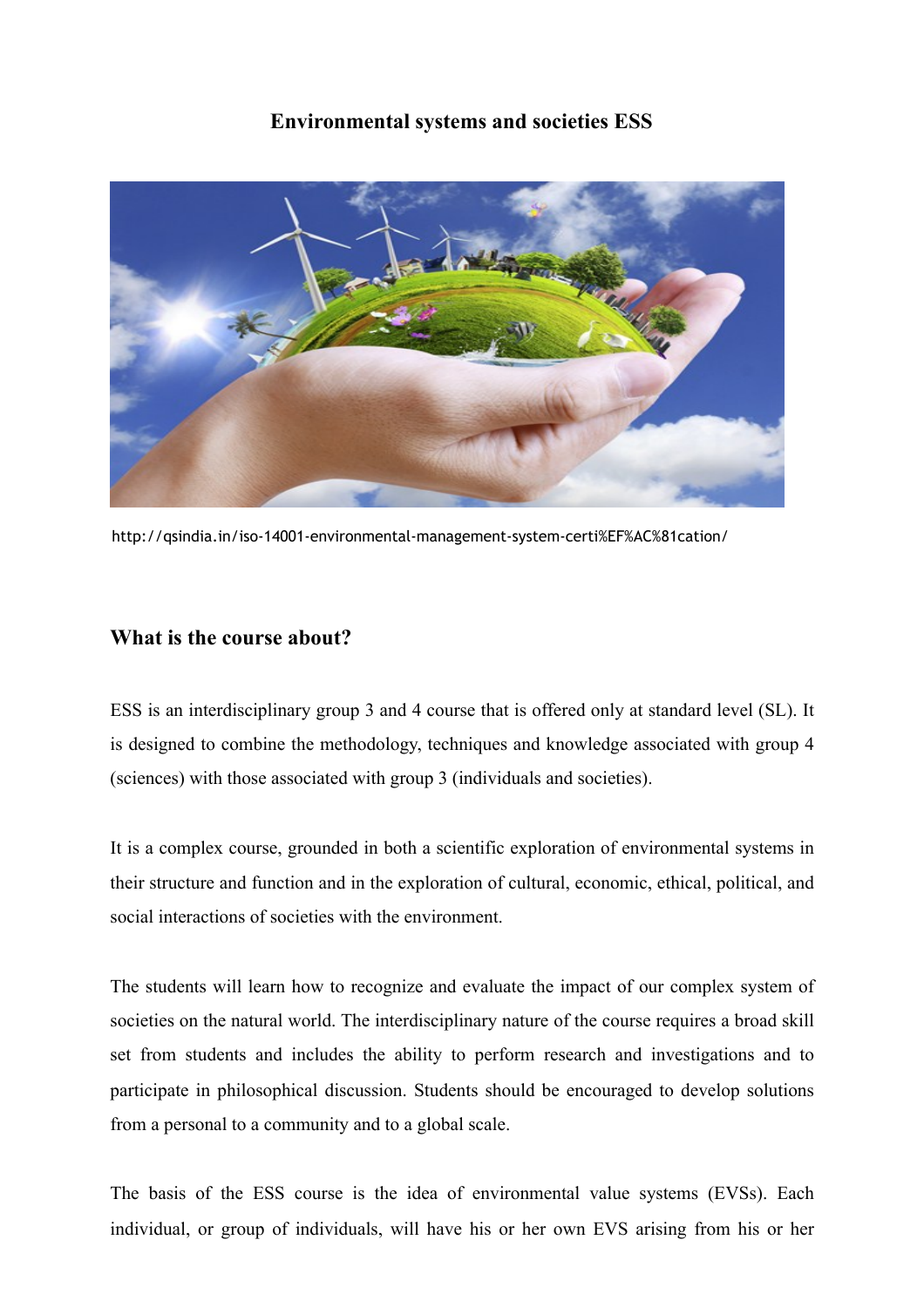beliefs and circumstances. Studying this course will lead students to critically examine and develop their own value systems. They should also become acquainted with the diverse range of EVSs of people from different cultures and backgrounds.

The main concepts of the course so called "the big questions" include sustainability, equilibrium, strategy, biodiversity and EVSs. "The big questions" provide a focus in a variety of ways as the course progresses and encourage a holistic perspective on the relationship between human societies and natural systems such as:

*A. Which strengths and weaknesses of the systems approach and of the use of models have been revealed through this topic?* 

*B. To what extent have the solutions emerging from this topic been directed at preventing environmental impacts, limiting the extent of the environmental impacts or restoring systems in which environmental impacts have already occurred?* 

*C. What value systems are at play in the causes and approaches to resolving the issues addressed in this topic?* 

*D. How does your personal value system compare with the others you have encountered in the context of issues raised in this topic?* 

*E. How are the issues addressed in this topic relevant to sustainability or sustainable development?* 

*F. In which ways might the solutions explored in this topic alter your predictions for the state of human societies and the biosphere decades from now?* 

#### **Core topics of the course include the following:**

- Topic 1— Foundations of environmental systems and societies
- Topic 2—Ecosystems and ecology
- Topic 3—Biodiversity and conservation
- Topic 4—Water and aquatic food production systems and societies
- Topic 5—Soil systems and terrestrial food production systems and societies
- Topic 6—Atmospheric systems and societies
- Topic 7—Climate change and energy production
- Topic 8—Human systems and resource use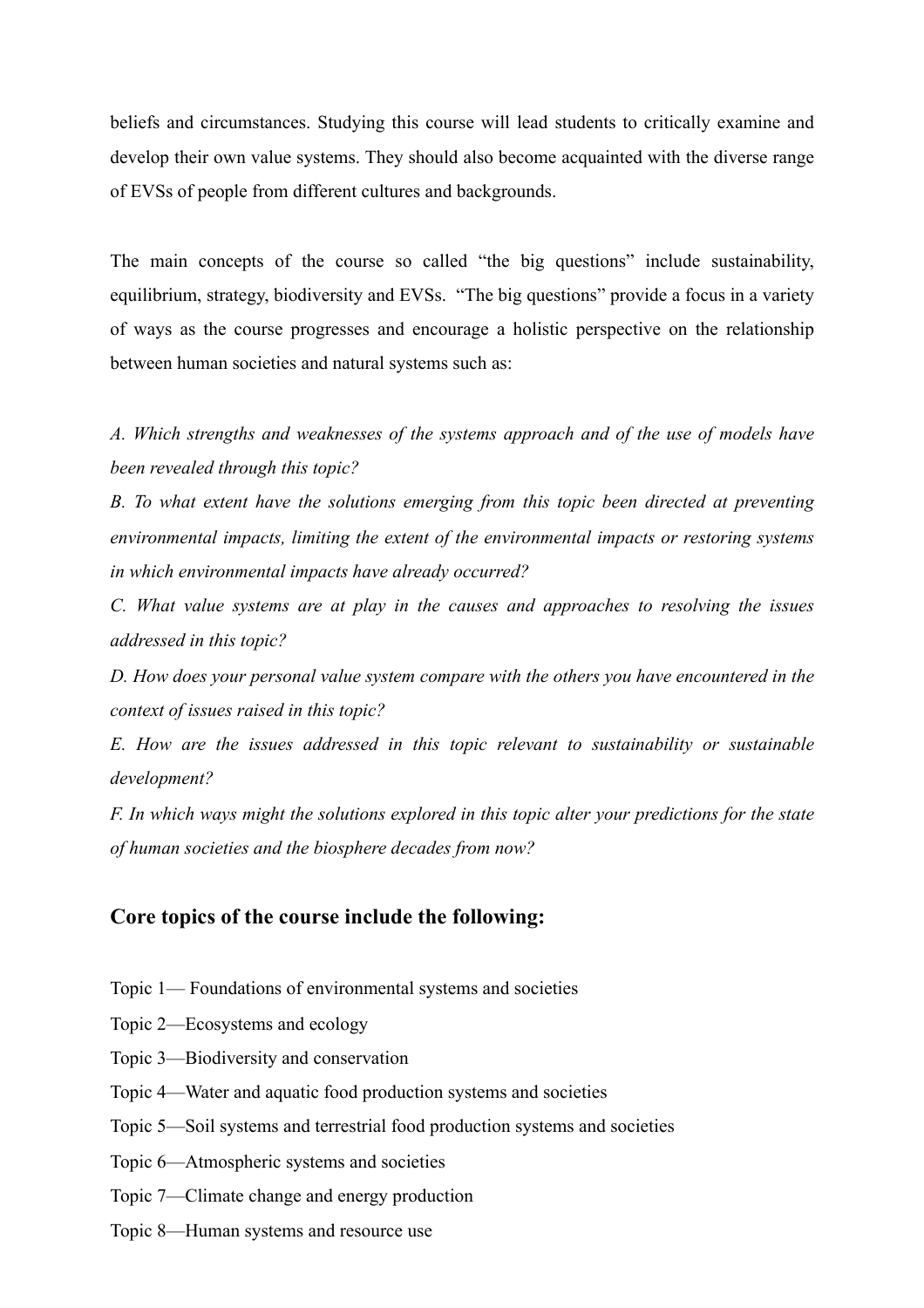# **How is the course examination structured?**

#### **Key features of the curriculum and assessment models**

- Available **only at standard level (SL)**
- The minimum prescribed number of **hours is 150**
- Students are assessed both externally and internally
- External assessment consists of two written papers.
- Internal assessment accounts for 20% of the final assessment and is comprised of a series of practical and fieldwork activities.

## **Assessment objectives**

| <b>Assessment component</b>                       | Weighting<br>(%) | Approximate weighting of<br>objectives in each<br>component (%) |    | <b>Duration</b><br>(hours) |
|---------------------------------------------------|------------------|-----------------------------------------------------------------|----|----------------------------|
|                                                   |                  | 1 and $2$                                                       | з  |                            |
| Paper 1 (case study)                              | 25               | 50                                                              | 50 |                            |
| Paper 2 (short answers and<br>structured essays)  | 50               | 50                                                              | 50 | 2                          |
| Internal assessment (individual<br>investigation) | 25               | Covers objectives 1, 2, 3<br>and 4                              |    | 10                         |

#### *Paper 1 – based on a case study*

- Students will be provided with a range of data in a variety of forms relating to a specific, previously unseen case study.
- 
- Questions will be based on the analysis and evaluation of the data in the case study.
- All of the questions are compulsory.

#### *Paper 2 - Section A: answer questions; Section B: two essays from a choice of four*

- Paper 2 consists of two sections, A and B.
- Section A (25 marks) is made up of short-answer and data-based questions.
- Section B (40 marks) requires students to answer two structured essay questions from a choice of four. Each question is worth 20 marks.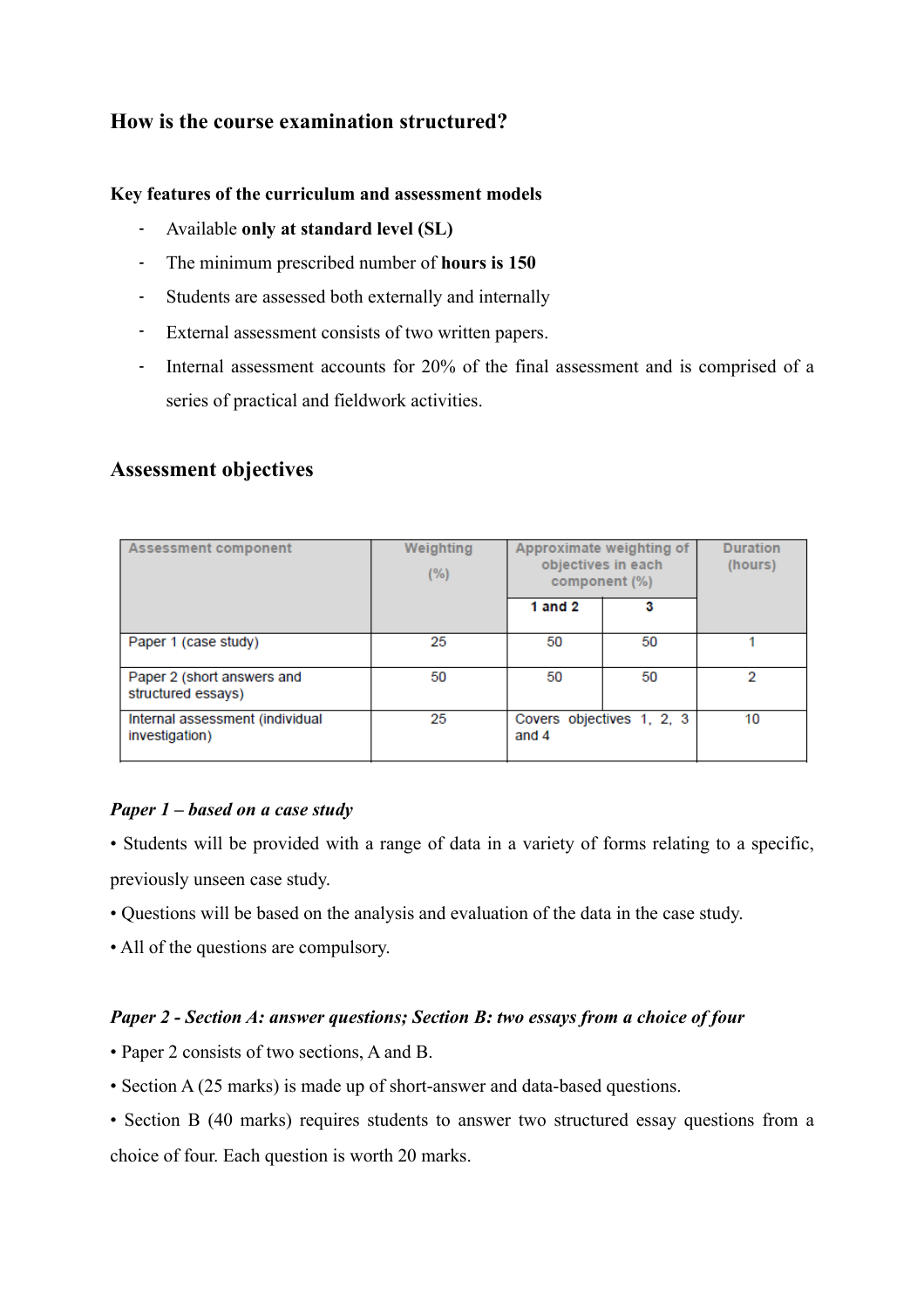#### *Internal assessment IA - Individual investigation*

Completion of an individual investigation of an ESS research question that has been designed and implemented by the student. The investigation is submitted as a written report.

- focus on a particular aspect of an ESS issue and apply the results to a broader environmental and/or societal context.
- The report should be 1,500 to 2,250 words long.

#### **Practical activities**

Students of ESS are required to spend a minimum of **30 hours** on practical activities (excluding time spent writing up work), with 10 hours for the internal assessment investigation (IA). During the first year the students will participate in various field trips and collect their data for internal assessment.

## **How is the course assessed?**

Each topic will be ended with a revision test. Thought the course students will be given handouts and exercises to revise and solidify what they learned. Additionally, there will be individual and group presentations on given topics. The first year of the course will be summarised by the end-year exam and during the second year the students will have to take mock exam from the course.

# **Are there any requirements?**

- Strong writing skills
- Good command of English
- Biology IGCSE grade C or higher

#### **What materials will I need?**

All needed materials will be provided by the school and the course teacher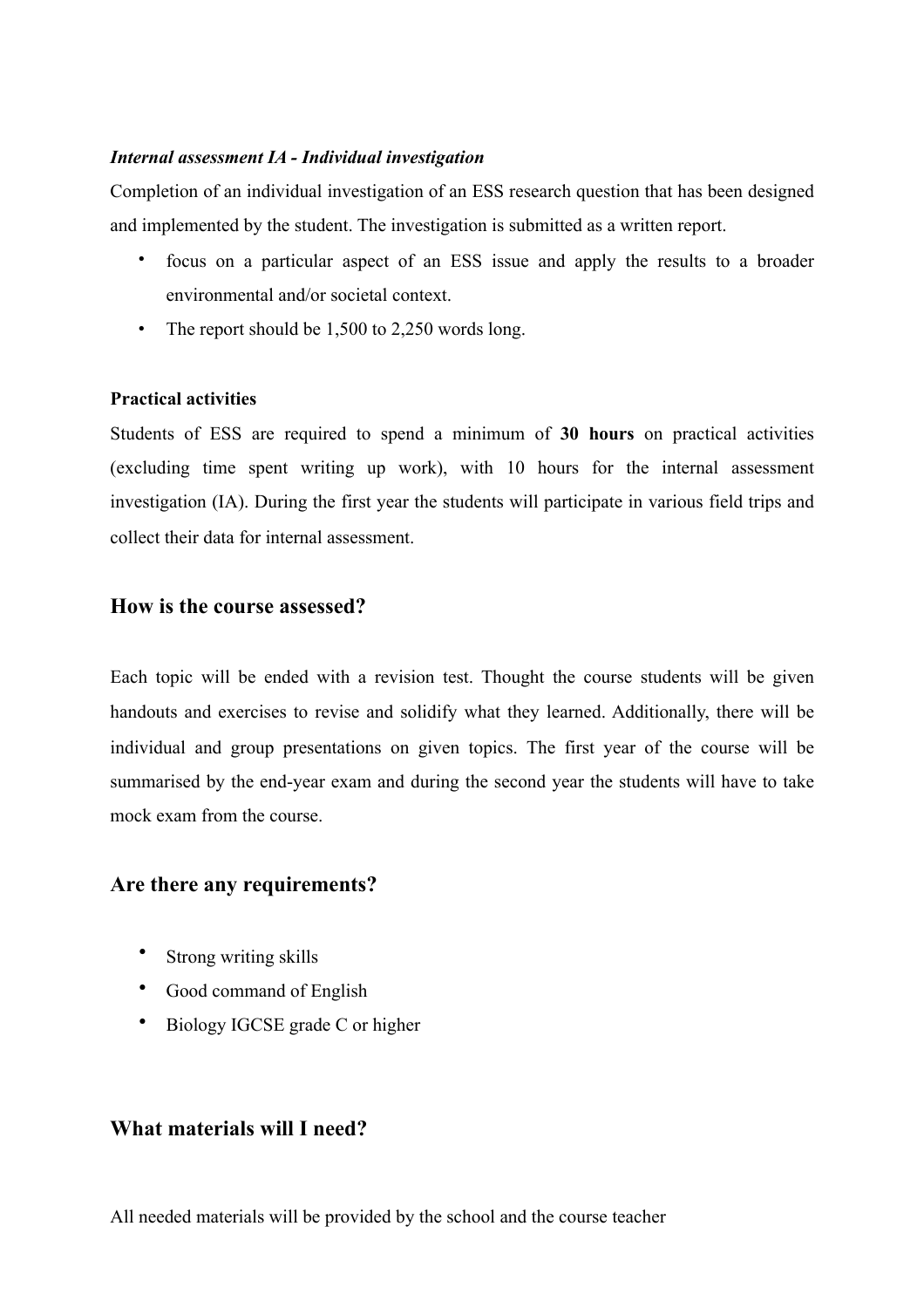## **What will I learn?**

1. Acquire the **knowledge and understandings of environmental systems** at a variety of scales

2. Learn h**ow to apply the knowledge, methodologies and skills** to analyse environmental systems and issues at a variety of scales?

3. Appreciate the **dynamic interconnectedness between environmental systems and societies** 

4. Value the combination of personal, local and global **perspectives in making informed decisions and taking responsible actions on environmental issues** 

5. B**e critically aware that resources are finite**, and that these could be inequitably distributed and exploited, and that management of these inequities is the key to sustainability

6. Develop **awareness of the diversity of environmental** value systems

7. Develop critical awareness that **environmental problems are caused and solved by decisions made by individuals and societies** that are based on different areas of knowledge 8. C**reate innovative solutions** to environmental issues by engaging actively in local and

global contexts

#### **What from the course can make worthwhile extended essay EE questions?**

EE in EES provides a candidate with the opportunity to explore questions in all environments and its subject will lie in the application of a systems approach to an environmental issue. EE focuses on the interaction and integration of environmental systems and human societies. A topic should be chosen that allows the student to demonstrate some grasp of how both environmental systems and societies function in the relationship under study. EE must be open to analytical argument. The topic must have a sharp focus than too broad, e.g.

"The ecological recovery of worked-out bauxite quarries in Jarrahdale, Western Australia" is better than "Environmental effects of mining".

 "A comparison of the energy efficiency of grain production in The Netherlands and Swaziland" is better than "Efficiency of world food production".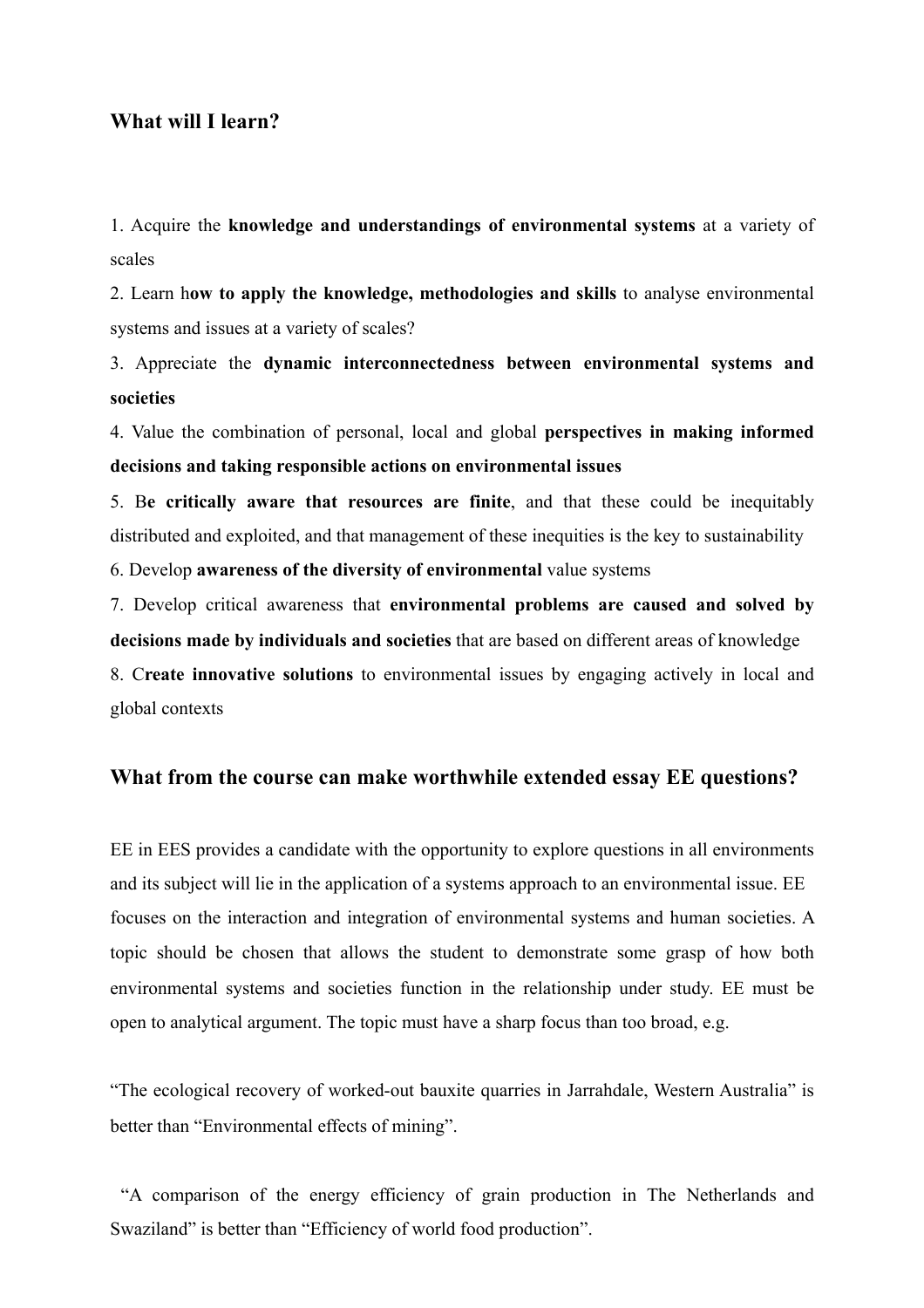· "The comparative significance of different sources of carbon dioxide pollution in New York and Sacramento" is better than "Impacts of global warming

# **Environmental systems and societies and creativity, activity and service CAS**

CAS enables students to embody the attributes of the IB learner profile in real and practical ways, to grow as unique individuals and to recognize their role in relation to others. The three strands of CAS are:

• creativity—exploring and extending ideas leading to an original or interpretive product or performance

• activity—physical exertion contributing to a healthy lifestyle

• service—collaborative and reciprocal engagement with the community in response to an authentic

need.

There are strong links between ESS and CAS that both teachers and students can explore. In ESS students actively engage with environmental issues and create innovative solutions where possible.

Students could extend their classroom activities into CAS experiences using their learning in purposeful and meaningful ways. All three strands of CAS can be incorporated into experiences that relate to ESS within local, national and global communities.

#### **Environmental systems and societies and theory of knowledge TOK**

The TOK course engages students in reflection on the nature of knowledge and on how we know what we claim to know.

TOK lessons can support students in their study of ESS, just as the study of ESS can support students in their TOK studies. TOK provides a space for students to engage in stimulating, wider discussions about questions such as what it means for a discipline to be a natural science or a human science, or whether there should be ethical constraints on the pursuit of this knowledge. It also provides an opportunity for students to reflect on the methodologies of ESS as an interdisciplinary subject, and how these compare to the methodologies of other